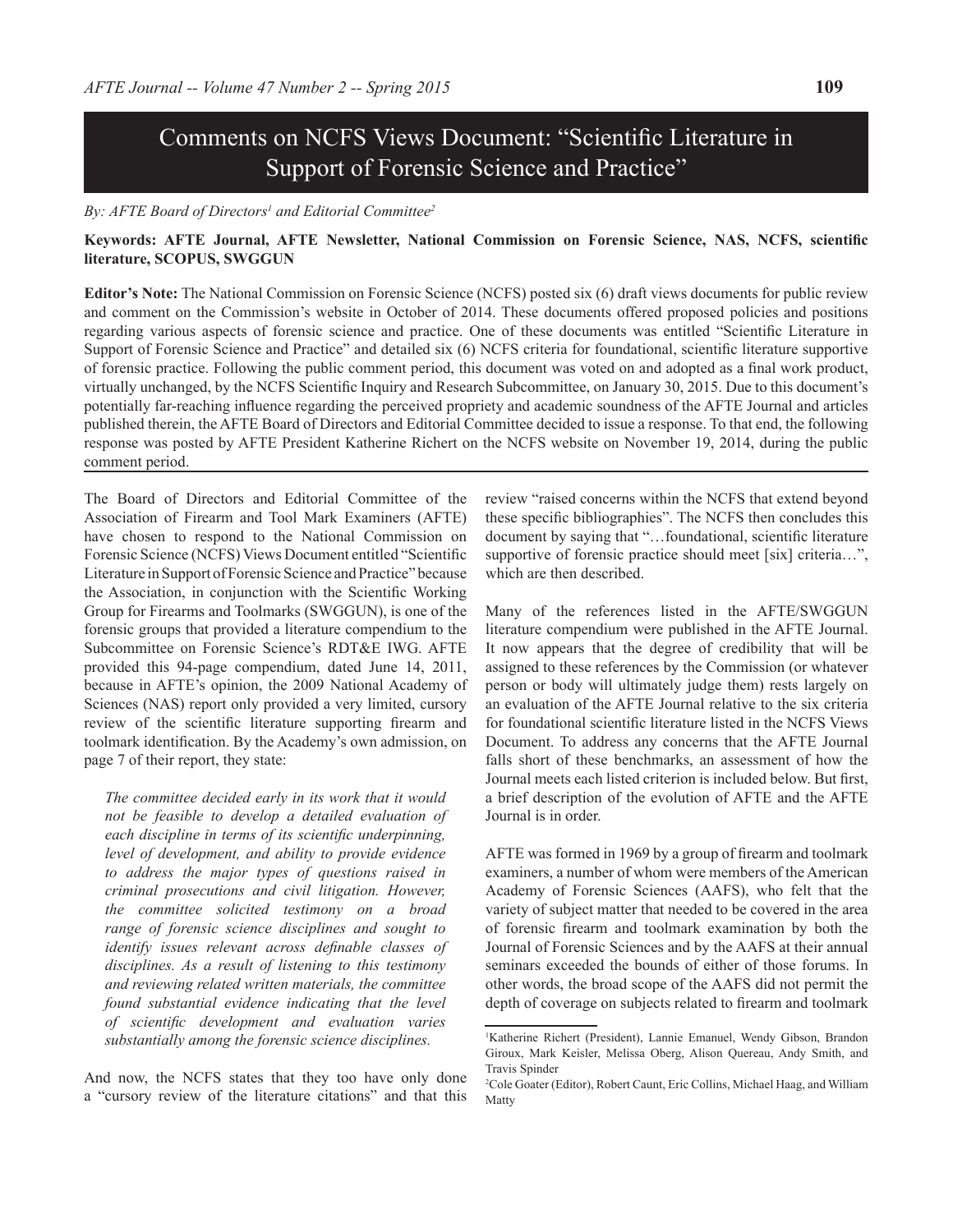examination that the field was beginning to require. The new Association of Firearm and Tool Mark Examiners, over a period of four years, published a series of 20 newsletters, from May 1969 (#1) to June, 1972 (#20). In August 1972, with membership in the Association totaling over 200, the name of the "AFTE Newsletter" was changed to the "AFTE Journal", "in keeping with the professional information contained herein".

The quarterly AFTE Journal has been published continuously since August 1972. From its beginning as a newsletter through June 1988, a single AFTE member was designated as Editor. This person was usually aided by clerical staff from their laboratory and by other colleagues (usually also AFTE members) to peer review submitted articles as needed.

In June 1988, an amendment to the AFTE By-laws was made that called for the creation of an Editorial Committee composed of an Editor, three Assistant Editors (a recent Bylaws change in 2013 created a fourth position), and 12 regular committee members comprising the Editorial Review Panel. The Editorial Committee published "Instructions to Authors" that described the desired format of submitted material. This description was similar to that given to members in the first issue of the AFTE Newsletter.

Three new documents were implemented in the Fall 1997 issue of the AFTE Journal to strengthen the pre-publication review process. These were: 1) an Authors' Publication Checklist, 2) a Manuscript Review Form, and 3) How to Write and Submit an AFTE Manuscript. The intent of these documents was to help provide an efficient and quality-driven system for the review and publication of submitted manuscripts.

Beginning with the Summer 2003 issue of the AFTE Journal, all news related to Association business, announcements, etc. was removed from the Journal and placed into a separate publication titled, "AFTE News – A Supplement of the AFTE Journal". This was done in order to focus the AFTE Journal on the scientific contributions published by the Association.

As alluded to previously, the following is an evaluation of the AFTE Journal as it relates to the six NCFS criteria for foundational scientific literature listed in the NCFS Views Document:

# Criterion #1

*• Peer-reviewed in the form of original research, substantive reviews of the original research, clinical trial reports, or reports of consensus development conferences.*

The AFTE Journal offers original research and occasionally reviews of such research. The rest are not applicable or currently available in the field of forensic firearm and toolmark examination and identification.

#### Criterion #2

*• Published in a journal or book that has an International Standard Number (ISSN for journals; ISBN for books) and recognized expert(s) as authors (for books) or on its Editorial Board (for journals).*

The AFTE Journal ISSN is 1048-9959. The AFTE Journal's Editorial Committee includes such experts.

#### Criterion #3

*• Published in a journal that maintains a clear and publicly available statement of purpose that encourages ethical conduct such as disclosure of potential conflicts of interest integral to the peer review process*

From the publicly-accessible AFTE website (http://www.afte. org/Journal/AFTEJournal.htm):

*The AFTE Journal is the official publication of the Association of Firearm and Tool Mark Examiners. The AFTE Journal is dedicated to the sharing of information, techniques and procedures. It is the editor's goal that this sharing of information results in the criminal justice system having the most accurate and complete information available...All papers published in The AFTE Journal are reviewed for scientific validity, logical reasoning, and sound methodology, where applicable. The Editor, Assistant Editors, and the Editorial Review Panel conduct a detailed review of all papers prior to publication. Papers in which the author engages in experimentation or testing from which conclusions are drawn, or those that present an opinion, technique, or method having scientific significance are all subject to post-publication review by the members of the Association of Firearm & Tool Mark Examiners. The 'AFTE Peer Review and Letters to the Editor' section of the Journal provides a forum for post-publication review.*

Although the Journal has not yet adopted an expressly-stated conflict-of-interest policy, research conducted in this field is usually not tied to individuals or private companies who may have a profit motive, as it may be in other fields of study such as medical or pharmaceutical research. The multi-layered AFTE peer review process is designed to minimize any such potential conflicts of interest.